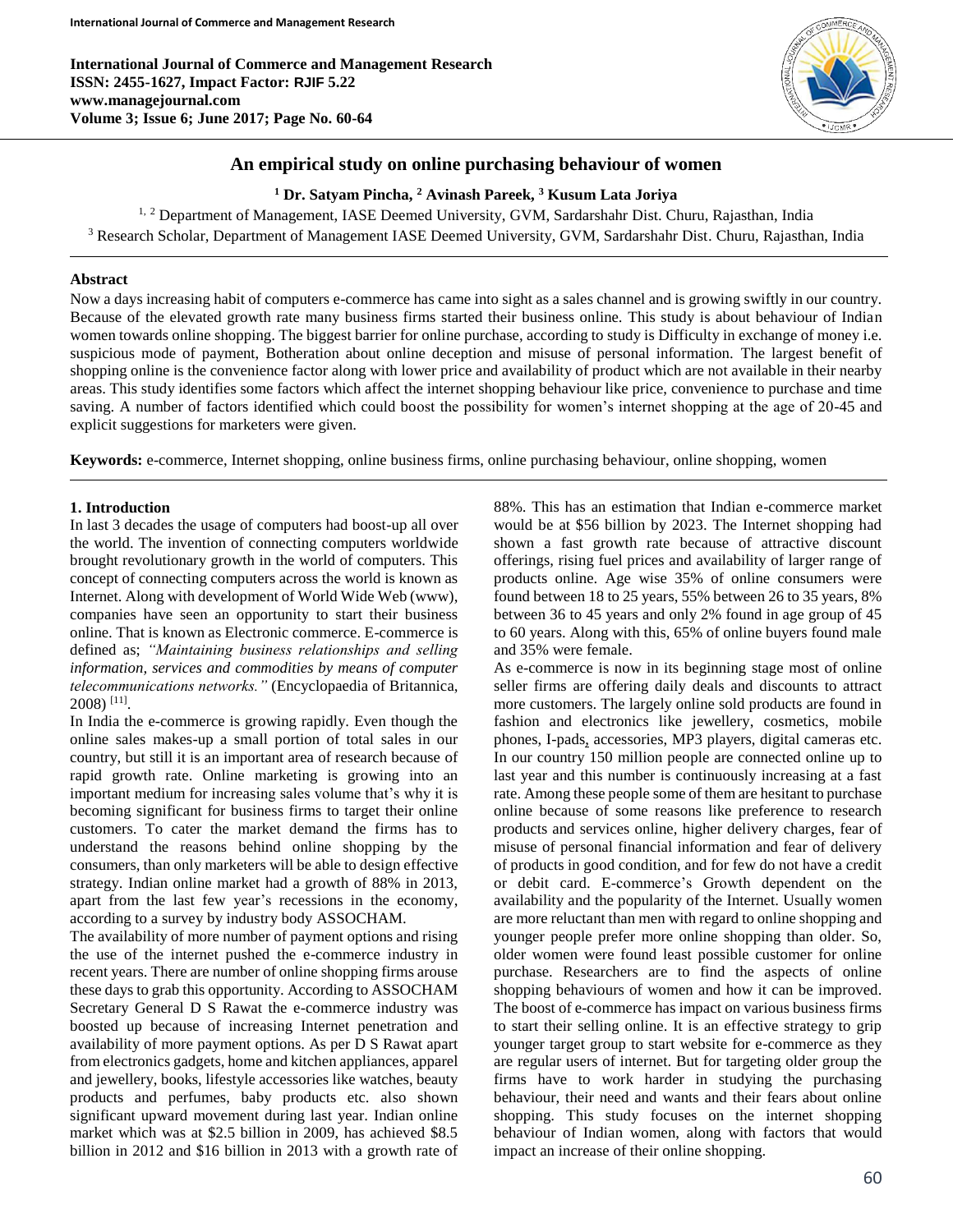# **2.1 Definitions**

Electronic business (E-business) - "The digital enabling of transactions and processes within a firm, involving information systems under the control of the firm" (Laudon & Traver)

Business-to-Business (B2B) e-commerce - "Online businesses selling to other businesses" (Laudon & Traver)

Business-to-Consumer (B2C) e-commerce - "Online businesses selling to individual consumers" (Laudon & Traver) Electronic shopping / Internet shopping/ Online shopping - "The buying of goods or services over the Internet, using either a computer or an Internet television".

Electronic commerce (E-commerce) - "Maintaining business relationships and selling information, services, and commodities by means of computer telecommunications networks" (Encyclopaedia of Britannica, 2008) [11]

Mail-order - "Retailers offering all kinds of products that can be ordered over the phone. The goods are often delivered within forty-eight hours' (Kalakota & Whinston).

Shoppers - Based on the survey, the authors refer shoppers' to people who do have con-ducted an online purchase.

Non-shoppers - Based on the survey, the authors of this thesis refer to people who have never conducted an online purchase, as non-shoppers'

Web site - "A set of texts and/or images usually sharing a common theme, accessible via the Internet by keying in the address of the site, known as a uniform (or universal) resource locator ( URL ), or by using a hyperlink from another site".

## **2. Review of Literature**

The researchers of this empirical study have reviewed earlier research within the areas of online shopping behaviour. There were no research found that have studied the online shopping behaviour of women in our country. Following earlier findings that are relevant to this study can be summarised.

- Investigating the communication and net-working abilities of women from a global perspective. *Gittler, M. A. (1990)* [14]
- Explores women's access to and knowledge of the Internet, across the world, and suggest concrete implications in order to in-crease women's engagement with new in-formation technologies. Harcourt, W. (1999) [15] *.*
- Recognise that marketers in the digital environment need to understand what drives men and women online in order to make web site decisions. Women and men differ in online needs and motivations. 5 male and 5 female type of Internet users are identified. Smith, S., & Whitlark, D. (2001) [31]
- Men and women are discovered to attribute high levels of concern regarding security of online payment, the confidentiality of their personal information and the integrity of the e-tailers. *Kolsaker, A., & Payne, C. (2002)* [20]
- **Trust helps online consumers to overcome perceived risk**and insecurity.
- This study implies that women are less emotionally content with online shopping than men are, this since women found it less convenient. Women also had less trust in online shopping than men. Harris, M., & Rodgers, S.  $(2003)$ <sup>[16]</sup>
- Women perceive it more risky to make online purchases
- than men. Women are slightly more affected by recommendations from friends concerning Internet shopping, both concerning perceived risk and purchasing intention. Garbarino, E., & Strahilevitz, M.  $(2004)^{[13]}$
- Older consumers find online shopping less convenient than younger do. Younger consumers search more frequently about product information than older do, but purchase to similar extent. Sorce, P., Perotti, V., & Widrick, S. (2005) [32]
- **Trust is one of the most important factors for successful** B2C E-commerce*.*
- A model is tested to see how it influences the attitudes and the online purchase intentions of males and females. A gender difference was discovered. *Chiu, Y., Lin, C., & Tang, L. (2005)* [4]
- Women do spend time chatting about and buying lowinvolvement products online. Jack Neff,  $(2008)^{[17]}$
- Advertisers think that products that are discussed on blog posts or in articles in traditional women's magazines will increase in sale due to the power of word of mouth.

## **3. Purpose**

The main purpose of this research is to plot the present behaviour of women regarding online shopping. In addition to this, the study intend to find out and analysing aspects that might help the marketers and business firms in encouraging the target group to increase online shopping as means of purchasing.

## **4. Research Objectives**

- To find out the level of usages of computer and internet by the women concerning online purchases.
- To find out the most important hurdles professed by women with regard to Internet shopping.
- $\blacksquare$  To find out the significant advantages of internet purchasing to the women customers and their reasons.
- To find out the aspects those could be helpful in increasing the Internet shopping.

## **5. Result and Discussion**

 **5.1 Usage of Computer and Internet by the women affecting the magnitude of online shopping**

It was found from the research that online customers use computer and Internet more often than others. This leads to interpretation that higher usage of computer and Internet yield to a higher tendency of online shopping. From this study it was also found that online buyers rated higher the experience of computer than the non-buyers, which interprets that higher level computer experience relate to high online shopping. It was observed that some women do not purchase online because of lack of computer knowledge and fear of use of technology. The researchers found in the study about relation between age group of women and online shopping behaviour. The age group 46 to 55 found as having lowest interest in online shopping. The main reason behind this, according to them was to find difficulties to coping-up with technological changes and their inappropriate knowledge of computers. A correlation analysis was conducted to determine the correlation between 'usage of computer and internet' with 'online shopping level' which would be helpful to make a convincing conclusion. While analysing the results of the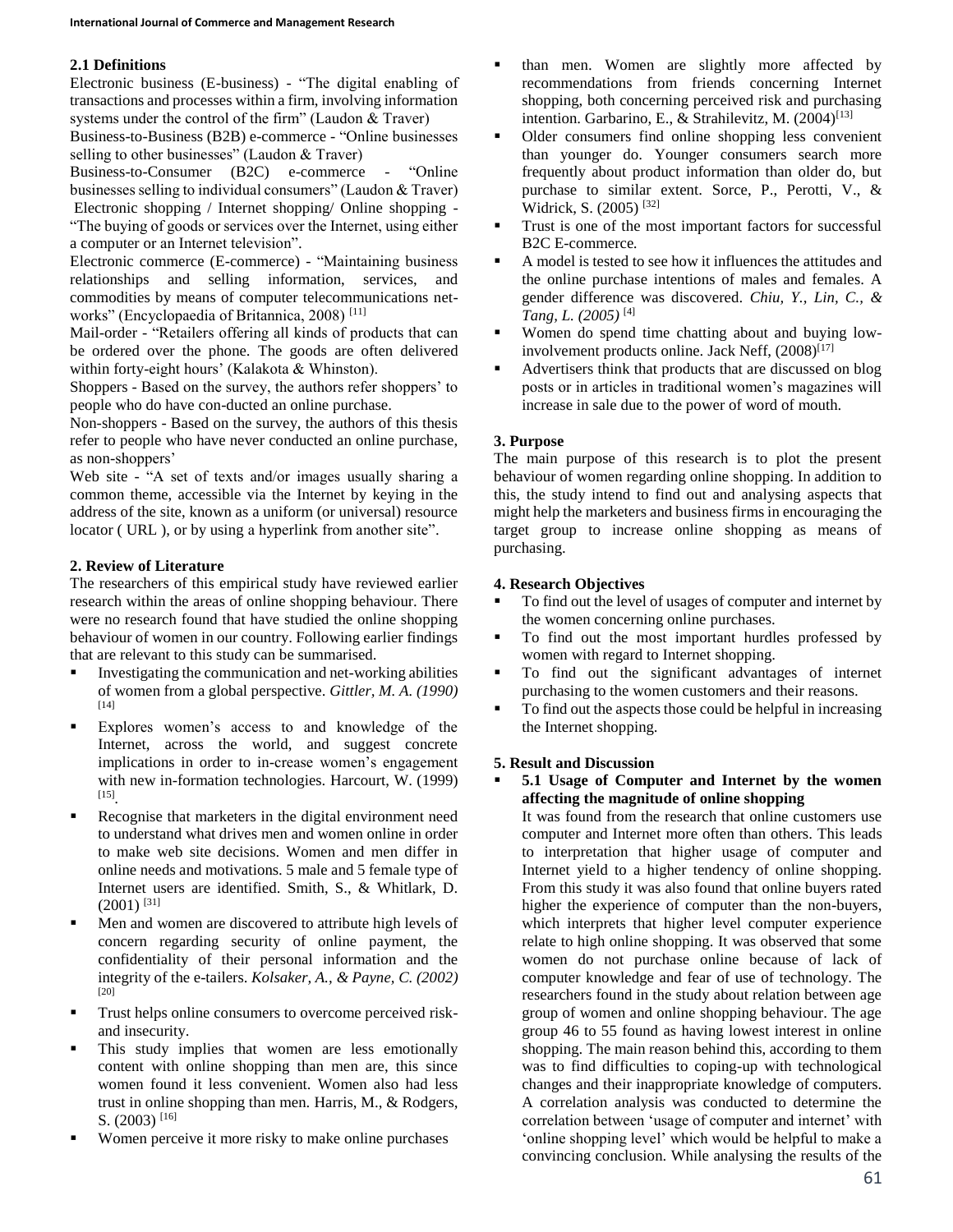research in the target group it would b appropriate to state that usage of computers and internet have a great impact on the quantity of online shopping for the women of age group of 20 to 45.

#### **5.2 Factors which considered as most significant hurdles in online purchase**

The study depicts three main hurdles regarding online purchase which all women face whether they purchase online or not. In order of importance these are: Difficulty in exchange of money i.e. suspicious mode of payment, Botheration about online deception and misuse of personal information. As per research the Difficulty in exchange of money i.e. suspicious mode of payment was rated highest, but other were also important concerns for the online shopping and should not be ignored.

#### **5.3 Important benefits regarding Internet shopping**

As per research it can be summarised that the main advantages to consumers regarding online purchasing were more opportune, followed by time saving and availability of various products at affordable rate which could not found in nearby stores. These benefits are further can be described as consumer need not to go to some farther place, he is just able to purchase form his place (home or office) by saving time, money and efforts. Apart form that consumer can find lots of variety of products and also those products which are not available in nearby areas at reasonable price. The women also expressed some other benefits i.e. availability of information about specific product like price, weigh, size, colour, etc. with reviews and experiences of other consumers about product which would be helpful in choosing the product and taking decision of purchase. Apart from this they do not need to interact with salesman who may unnecessarily waste time or try to change their mind or try to fool them by his adulating talks.

## **5.4 Factors those increase the Internet shopping**

To attract women for online purchasing there are three main aspects viz. Price, Catalogue and Advertisement. Under price related aspects marketers or firms should regularly offer discount schemes, free home delivery, offering coupons and other seasonal schemes. From the study it is interpreted the customers expect lower price offerings from online marketers. Women of this age group also consider factors related to catalogue which attract online purchase. Catalogue of products attracts more than on a screen. Catalogue is encouraging towards sense of tangibility that generally not found in internet shopping, use of catalogue provide some base of providing detailed information about products. TV commercials and advertisement have also an important impact or reminder on target group of women. Catalogues are useful to direct the target group towards internet shopping by indicating the benefits of online shopping and lucrative schemes. Instructions, descriptions and information about products make it more attractive to the target group; here experiences, feed back, reviews, ratings and advices by actual user can easily found which become helpful to the target group for making purchase decision.

#### **6. Recommendations/Suggestions**

This study has objective to give suggestions to the marketers to develop effective marketing strategy to retain and gain the target group of women. Through the result from the empirical study as well as through the observation, some important factors have been observed that business firms who are selling their products through internet have to concentrate on target group of women.

It is important for business firms who are doing their business online to understand behaviour and experience of internet usage and their relationship between experience and online purchasing of target group of women. The computer literacy levels of higher age group women have lesser experience and usage of internet purchasing. This may be a big problematic situation to online business but some way it may survive. There are several ways to overcome the above said problem one of them is to display at offline stores about their website which is showing online availability of product and show procedure how they can purchase that particular product on it. By this way target group of women can reduce their nervousness and fear to connect with computers and internet purchasing. One another aspect is to take care about those customers who are unable to shop online and habitual to examine the product before actual purchase. As per study women of this age group find main obstacle concerning internet shopping is Difficulty in exchange of money i.e. suspicious mode of payment. It is important issue for both user and non-user of online shopping. To over come this worried issue marketers should have to provide safe payment options to pay online. For this purpose online shopping firms require collaborations with different banks. The biggest advantage of internet purchasing to women is convenience. This terminology may be understood in the sense of time saving; no need to leave home and women can buy a product round the clock. Thus online business firms should emphasise on these above stated advantages of online purchases to attract target age group.

Online business firms save upon various kinds of expenditure so their overall cost is comparatively lower thus it is desirable that they should pass-on this benefit to their customer by keeping lower price. Generally the buyers of traditional retail shop believe that online firms should offer products at lower rate; otherwise there will not be any incentive to buy online. While making pricing strategy online business firms should carefully consider these aspects before going online. Along with pricing strategy online business firms should offer some schemes like cash vouchers or discount coupons which are redeemable on next online purchase, this may attract the women to shop online again. This would decrease the nervousness of women to buy online, if they buy once than likely to use again and again. Other related factors like free home delivery and cash back warranty may make enthusiastic to buy online.

In the research findings women identified online purchase is a good source of shopping and use of catalogue is helpful to make online purchase by providing full description about the product. A catalogue is working as a catalyst for women because it contains new seasonal products and offers and motivates them to purchase online. The usage of a catalogue for target age group would helpful to replace the ease of face to face selling, avoid physical efforts to bring a product from market to home and make comfort. The study evidences online business firms should use catalogues containing availability of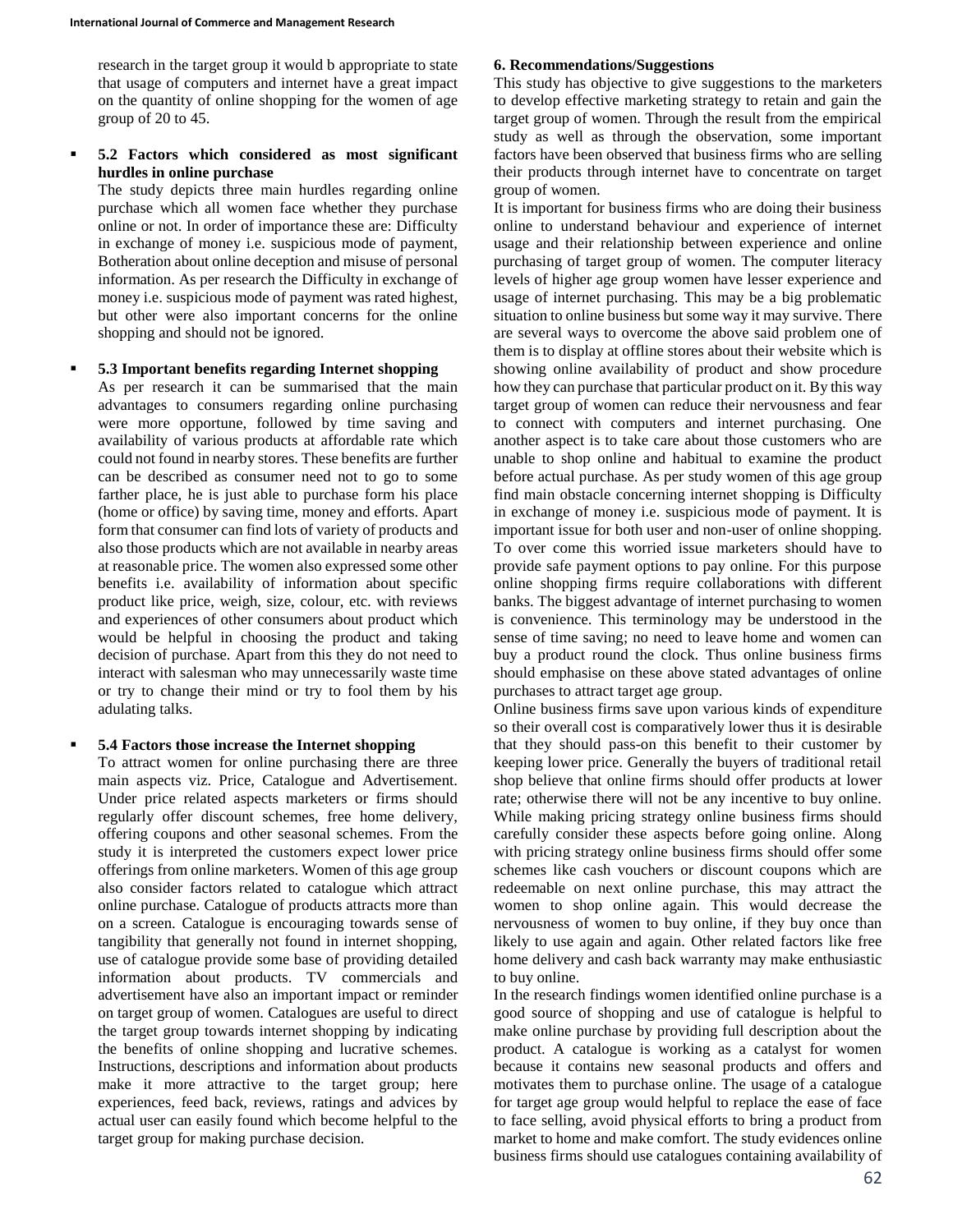products for online sale so researchers recommends to online business firms to include usage catalogues.

The navigation of web shop should be clearly and easily to reach mentioned by websites. To get attention of women online business firms should make their website attractive. For online marketers like selling textile products are recommended to use or include browsers to motivate and advice of how to make and match various types of products on the website. They should also include some option and space on website for posting messages, interact with one another, writing reviews and experiences about products so that target group should feel confident. The marketers provide free customer care services which could be easily found whenever needed. The complaint handling should be effortless for the target group to avoid unnecessary irritation. Above factors are playing vital role since target group is worried about return and cash back policies. The study indicates aged women in our country do not prefer internet as an online shopping source, therefore online business firms should constantly convince them that online purchasing is not a tedious task where as it is a clear and easy way to buy the products. It makes aware to the target group about existence of the online marketer. For some kinds of products it would be appropriate to have a separate space on website for target group to write their suggestions and advices about products and their specific needs and requirements.

Word of mouth is having an impact on women to feel more comfortable and create willingness to buy online. Although world of mouth may not affect the buying decision yet it has some advantages to online firms to get and retain customers those who are buying online. This would helpful to target group make an objective judgment about the product whether to buy or deny. Allotted space for reviews on website would complement to the offered product. The website should be updated in above aspects and should be enriched with complete information about product, thus it could prevail over the deficiencies of online shopping.

## **7. Conclusions**

This empirical study establishes the proof about the regularity of use of internet and computer along with its relation with the online shopping by women of age group of 20 to 45. Intensive use of internet and computer is positively correlated with online shopping. Three main hurdles regarding online purchase which all women face whether they purchase online or not. In order of importance these are: Difficulty in exchange of money i.e. suspicious mode of payment, Botheration about online deception and misuse of personal information. These above stated obstacles found interrelated with one another having influence on each other. The hurdle of Difficulty in exchange of money or suspicious mode of payment means fear of losing money in online payment procedure and fear of not getting the desired product. These worries mostly related with the inability of banks and financial institutions to present safe payment options. Convenience of purchasing and time saving was considered as more significant advantage by the women. Apart from that they can find lots of variety of products and also those products which are not available in nearby areas at reasonable price. The reason behind most important benefit as 'Convenience of purchasing' and 'time saving' is busy schedule of women. The study is an attempt to find out the factors which can improve the online shopping habits among the women of this age group. These factors were divided

among three areas and first area was factors related to Price. Under price factors offering the products at lower price and low price marketing activities are included. The second factor was identified as catalogue related factors, which indicates that if online business firms issues catalogue than it would have a positive impact on women and attract them towards the internet purchasing. The third one was identified as advertisement related factors, which continuously work to motivate the women towards online shopping. The area of online shopping behaviour of women is interesting from the research point of view, because it covers a big portion of demographics, having large purchasing power and it is increasing at a fast rate every year. This research could turn into the foundation for thoroughly focused research because of core reasons why women are having or not having at certain level of habits to purchase online. The objective would be to find methods to convert marketing strategies to further increase the online shopping behaviour of women.

## **8. Reference**

- 1. Awad N, Ragowsky A. Establishing trust in electroniccommerce through online word of mouth. Journal of management information systems. 2008; 24(2):101-121.
- 2. Belanger F, Van Slyke C, Comunale C. Gender differences in perceptions of web-based shopping. Communication of the ACM. 2002; 45:82-86.
- 3. Bharat Bhaskar. Electronic Commerce. New Delhi: Tata Mc-Graw-Hill, 2003.
- 4. Chiu Y, Lin C, Tang L. Gender differs: assessing a model of online purchase intentions in e-tail service. International journal of service industry management. 2005; 16(5):416-435.
- 5. Choudhury V, Kacmar C, McKnight D. Developing and validating trust measures for E-commerce: an integrative typology. Information systems research. 2005; 13:334- 359.
- 6. Claire Cain Miller, Woman to woman online (Business/financial desk). New York Times.
- 7. David, Whiteley. E-Commerce- Strategy technologies and Applications. New Delhi: Tata Mc-Graw-Hill, 2000.
- 8. Davis FD. Perceived usefulness, perceived ease of use, and user acceptance of information technology. MIS Quarterly. 1989; 13(3):319-340.
- 9. Doney PM, Cannon JP. An examination of the nature of trust in buyer-seller relationships. Journal of Marketing. 1997; 61(2):35-51.
- 10. Emurian H, Wang D. An overview of online trust: Concepts, elements and implications. Computers in human behaviour. 2005; 21:105-125.
- 11. Encyclopedia of Britannica, Definition: E-commerce. Retrieved 2008-10-09, from http://search.eb.com. bibl. proxy.hj.se/search?query=e-commerce
- 12. Encyclopedia of Britannica, Definition: E-commerce. Retrieved 2013-09-09, from http://search.eb.com.bibl. proxy.hj.se/search?query=e-commerce
- 13. Garbarino E, Strahilevitz M. Gender differences in the perceived risk of buying online and the effects of receiving a site recommendation. Journal of business re-search. 2004; 57:768-775.
- 14. Gittler MA. Mapping women's global communications and networking. W. Harcourt. (Ed.), Women at Internet, United Kingdom: Biddles Ltd, 1990.